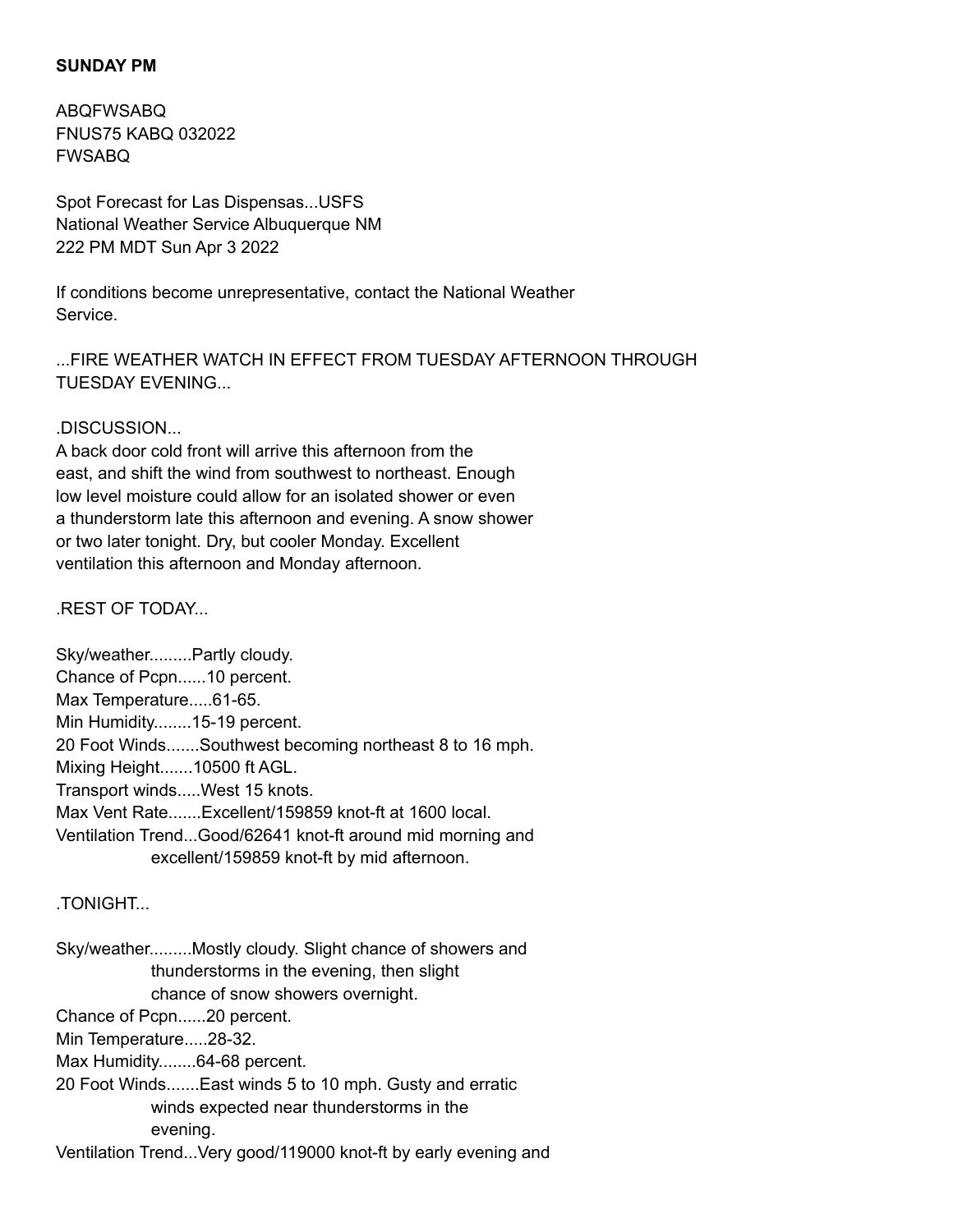### .MONDAY...

Sky/weather.........Partly cloudy. Cooler. Chance of Pcpn......10 percent. Max Temperature.....54-58. Min Humidity........23-27 percent. 20 Foot Winds.......East winds 4 to 8 mph shifting to the southwest 8 to 12 mph in the afternoon. Mixing Height.......9000 ft AGL. Transport winds.....West 17 knots. Max Vent Rate.......Very good/145906 knot-ft at 1700 local. Ventilation Trend...Poor/26722 knot-ft around mid morning and very good/145906 knot-ft by mid afternoon.

## \$\$

Requested by...Rebecca Fry Type of request...PRESCRIBED .TAG 2207986.0/ABQ .DELDT 04/03/22 .FormatterVersion 2.0.0

### **MONDAY PM**

ABQFWSABQ FNUS75 KABQ 042128 FWSABQ

Spot Forecast for Las Dispensas Rx...Usfs National Weather Service Albuquerque NM 328 PM MDT Mon Apr 4 2022

If conditions become unrepresentative, contact the National Weather Service.

...HIGH WIND WARNING IN EFFECT FROM 6 AM TUESDAY TO MIDNIGHT MDT TUESDAY NIGHT...

...RED FLAG WARNING IN EFFECT FROM NOON TO 8 PM MDT TUESDAY...

# .DISCUSSION...

Very dry conditions will continue with concerns for very strong to severe winds on Tuesday, and as temperatures warm 10 to 12 degrees more, the humidity will only fall further. This will create critical fire weather conditions on Tuesday afternoon. Mostly clear conditions are expected on Tuesday with cooler temperatures and less wind expected to arrive by Wednesday.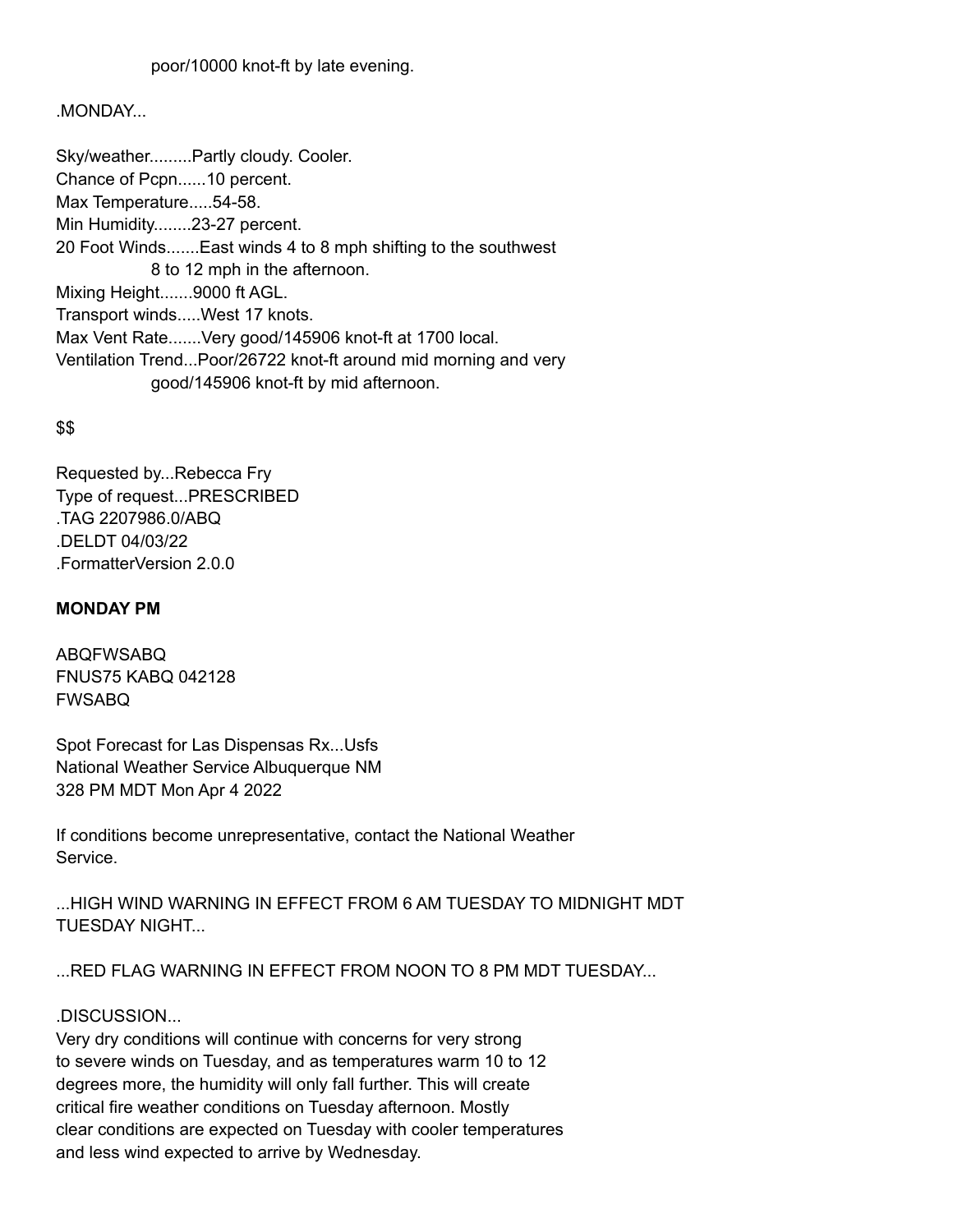.REST OF TODAY...

Sky/weather.........Partly cloudy with high-based cumulus and a few high cirrus arriving before dark. Chance of Pcpn......10 percent. Max Temperature.....58-62. Min Humidity........20-24 percent. 20 Foot Winds.......Moderate breezes out of the south southwest at 6 to 9 mph with occasional gusts to 14 mph. Mixing Height.......10000 ft AGL. Transport winds.....West 17 knots.

Max Vent Rate.......Excellent/161289 knot-ft at 1700 local.

Ventilation Trend...Poor/35167 knot-ft around mid morning and excellent/161289 knot-ft by mid afternoon.

.TONIGHT...

Sky/weather.........Partly cloudy with a few high cirrus.

Chance of Pcpn......0 percent.

Min Temperature.....43-47.

Max Humidity........31-35 percent.

20 Foot Winds.......South southwest at 6 to 10 mph, turning west northwest at 8 to 15 mph with occasional gusts to 22 mph after midnight.

Ventilation Trend...Very good/136000 knot-ft by early evening and poor/4500 knot-ft by late evening.

.TUESDAY...

Sky/weather.........Mostly sunny and turning very windy.

Chance of Pcpn......0 percent.

Max Temperature.....69-73.

Min Humidity........13-17 percent.

20 Foot Winds.......Breezy in the morning from the west northwest

at 8 to 16 mph with occasional gusts to 25 mph.

Winds increasing to 20 to 30 mph with occasional

gusts to around 50 mph by early afternoon.

Exposed ridges and saddles nearby could observe higher gusts.

Mixing Height.......6000 ft AGL.

Transport winds.....West 42 knots.

Max Vent Rate.......Excellent/246267 knot-ft at 1600 local.

Ventilation Trend...Very good/117948 knot-ft around mid morning and excellent/246267 knot-ft by mid afternoon.

# \$\$

Requested by...Andrew Valdez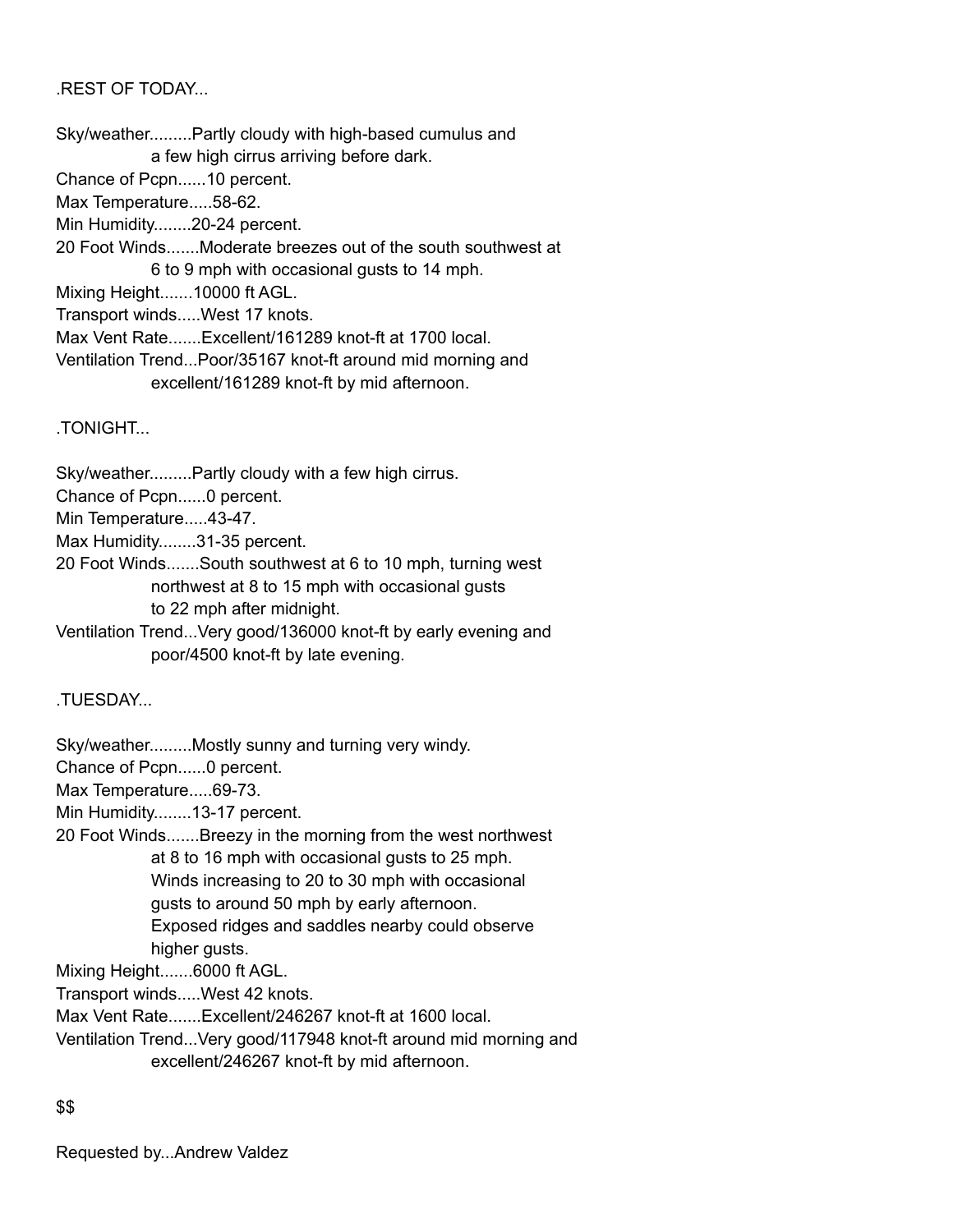Type of request...PRESCRIBED .TAG 2208115.0/ABQ .DELDT 04/04/22 .FormatterVersion 2.0.0

### **TUESDAY PM**

ABQFWSABQ FNUS75 KABQ 052132 FWSABQ

Spot Forecast for Las Dispensas...USFS National Weather Service Albuquerque NM 332 PM MDT Tue Apr 5 2022

If conditions become unrepresentative, contact the National Weather Service.

...RED FLAG WARNING IN EFFECT UNTIL 8 PM MDT THIS EVENING... ...HIGH WIND WARNING IN EFFECT UNTIL MIDNIGHT MDT TONIGHT...

## .DISCUSSION...

West northwest winds will continue to increase through the late afternoon today. While sheltered areas may only observe gusts of 25 to 30 mph, any nearby exposed ridges and peaks will be at risk of observing much stronger gusts near 50 to 60 mph. The above normal warmth is also leading to very low humidity this afternoon, and humidity will not be able to recover much tonight, only reaching about 30 percent by dawn Wednesday. Winds will be significantly weaker on Wednesday with cooler temperatures, but still very dry conditions.

.REST OF TODAY...

Sky/weather.........Sunny with increasing winds through the late afternoon.

Chance of Pcpn......0 percent.

Max Temperature.....66-70.

Min Humidity........14-18 percent.

20 Foot Winds.......Increasing west northwest winds through the late afternoon with sustained speeds of at least 15 to 20 mph in sheltered lower elevation areas with occasional gusts to 25 mph. Winds on nearby ridges and saddles will be significantly stronger with sustained speeds of 25 to 35 mph and occasional gusts of 50 to 60 mph.

Mixing Height.......5000 ft AGL.

Transport winds.....West 41 knots.

Max Vent Rate.......Excellent/205444 knot-ft at 1600 local.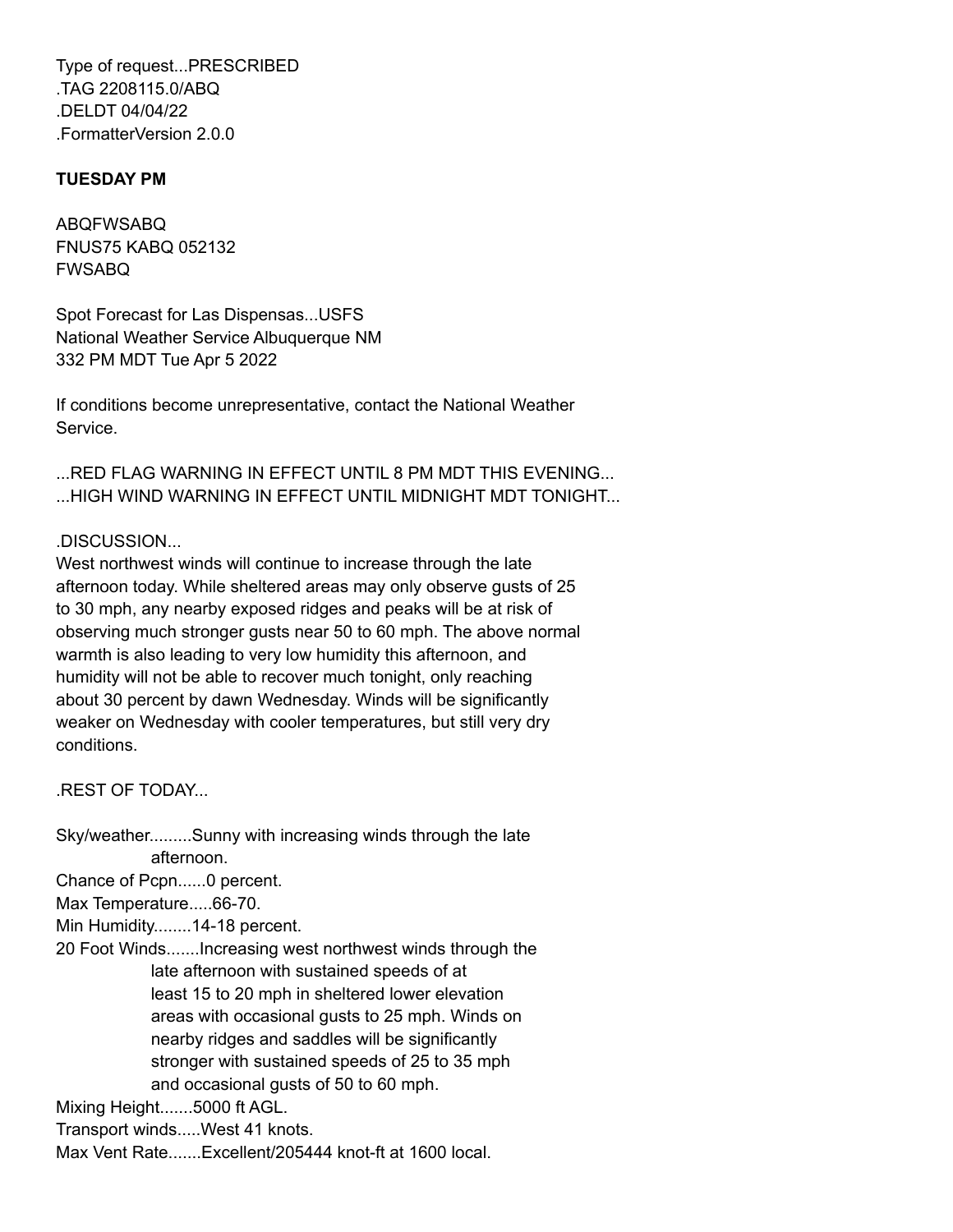Ventilation Trend...Good/90694 knot-ft around mid morning and excellent/205444 knot-ft by mid afternoon.

.TONIGHT...

Sky/weather.........Clear with winds gradually decreasing in speed through the evening.

Chance of Pcpn......0 percent.

Min Temperature.....34-38.

Max Humidity........29-33 percent.

20 Foot Winds.......Winds will decrease through the evening, turning more north northwesterly between 9 pm and midnight with speeds of 8 to 15 mph and occasional gusts of 25 mph. Gusts of 30 to 40 mph will still be possible on nearby ridges and saddles.

Ventilation Trend...Very good/129500 knot-ft by early evening and poor/8500 knot-ft by late evening.

.WEDNESDAY...

Sky/weather.........Sunny.

Chance of Pcpn......0 percent.

Max Temperature.....55-59.

Min Humidity........8-12 percent.

20 Foot Winds.......Returning to more of a west northwest direction with sustained speeds of 6 to 12 mph. A few higher gusts to 22 mph will be possible on nearby ridges and saddles.

Mixing Height.......8000 ft AGL.

Transport winds.....Northwest 18 knots.

Max Vent Rate.......Very good/145521 knot-ft at 1700 local.

Ventilation Trend...Fair/58989 knot-ft around mid morning and very

good/145521 knot-ft by mid afternoon.

# \$\$

Requested by...Andrew Valdez Type of request...PRESCRIBED .TAG 2208199.0/ABQ .DELDT 04/05/22 .FormatterVersion 2.0.0

# **WEDNESDAY AM - RX BEFORE BECOME WILDFIRE IN AFTERNOON**

ABQFWSABQ FNUS75 KABQ 061453 FWSABQ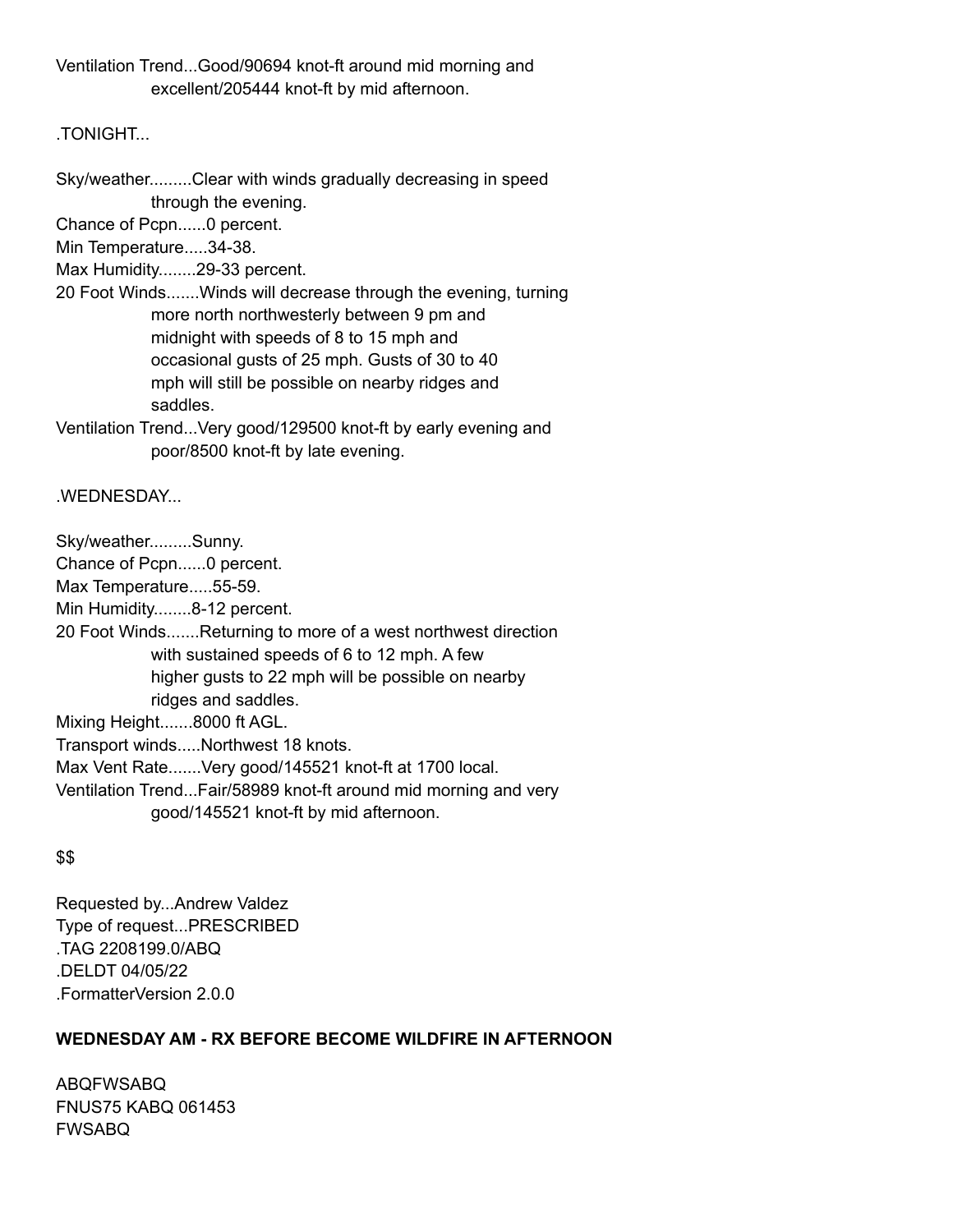Spot Forecast for Las Dispensas...USFS National Weather Service Albuquerque NM 853 AM MDT Wed Apr 6 2022

If conditions become unrepresentative, contact the National Weather Service.

.DISCUSSION...

Very dry and cool today and Thursday. Breezy today, light winds Thursday. Dry and milder Friday and Saturday. Excellent ventilation each afternoon through Saturday, except good on Friday.

.TODAY...

Sky/weather.........Sunny. Chance of Pcpn......0 percent. Max Temperature.....54-58. Min Humidity........9-13 percent. 20 Foot Winds.......West winds 10 to 15 mph. Gusts to 25 mph possible. Mixing Height.......8500 ft AGL. Transport winds.....Northwest 18 knots. Max Vent Rate.......Excellent/155456 knot-ft at 1700 local. Ventilation Trend...Good/62753 knot-ft around mid morning and excellent/155456 knot-ft by mid afternoon.

.TONIGHT...

Sky/weather.........Clear. Chance of Pcpn......0 percent. Min Temperature.....23-27. Max Humidity........35-40 percent. 20 Foot Winds.......Northwest winds 5 to 10 mph. Ventilation Trend...Very good/135000 knot-ft by early evening and poor/4000 knot-ft by late evening.

.THURSDAY...

Sky/weather.........Sunny. Chance of Pcpn......0 percent. Max Temperature.....55-59. Min Humidity........7-11 percent. 20 Foot Winds.......West winds 6 to 12 mph. Mixing Height.......9000 ft AGL. Transport winds.....Northwest 19 knots. Max Vent Rate.......Excellent/170400 knot-ft at 1600 local. Ventilation Trend...Good/66081 knot-ft around mid morning and excellent/170400 knot-ft by mid afternoon.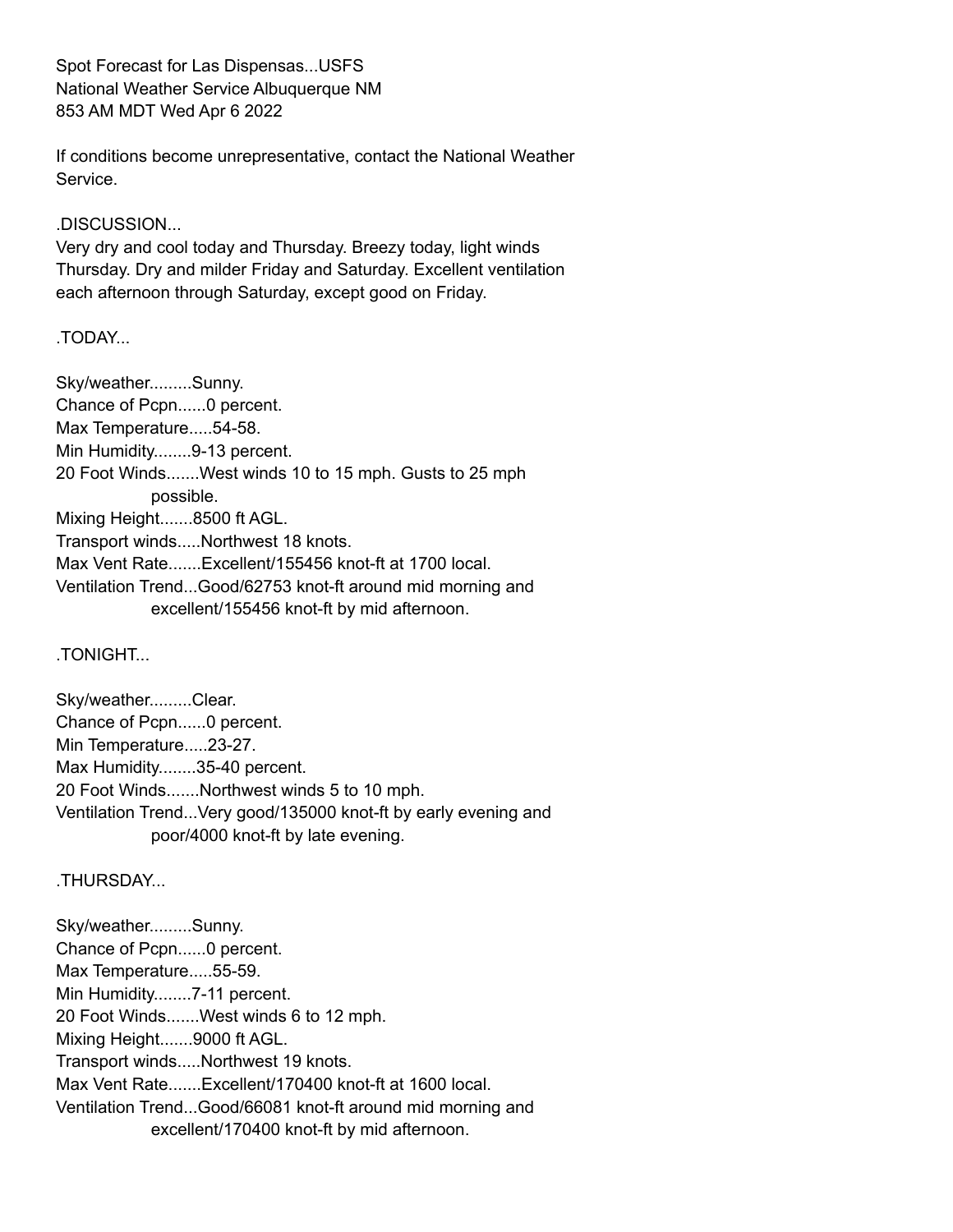Requested by...Andrew Valdez Type of request...PRESCRIBED .TAG 2208199.1/ABQ .DELDT 04/06/22 .FormatterVersion 2.0.0

#### **THURSDAY AM - WILDFIRE**

ABQFWSABQ FNUS75 KABQ 071437 FWSABQ

Spot Forecast for Hermits Peak...US Forest Service National Weather Service Albuquerque NM 837 AM MDT Thu Apr 7 2022

If conditions become unrepresentative, contact the National Weather Service.

### .DISCUSSION...

Very dry air through Sunday. Breezy with gusty winds this afternoon, less wind Friday, then becoming breezy again Saturday and windy Sunday. Critical fire weather conditions Sunday and beyond. Excellent vent rates today, good Friday, excellent this weekend.

.TODAY...

Sky/weather.........Sunny. Chance of Pcpn......0 percent. Max Temperature.....61-65. Min Humidity........6-10 percent. 20 Foot Winds.......West winds increasing to 8 to 16 mph. Gusts to 25 mph. Mixing Height.......8500 ft AGL. Transport winds.....Northwest 20 knots. Max Vent Rate.......Excellent/165656 knot-ft at 1600 local. Ventilation Trend...Fair/47044 knot-ft around mid morning and excellent/165656 knot-ft by mid afternoon.

.TONIGHT...

Sky/weather.........Clear. Chance of Pcpn......0 percent. Min Temperature.....25-30. Max Humidity........36-40 percent. 20 Foot Winds.......Northwest winds 10 to 18 mph shifting to the east 6 to 12 mph around midnight.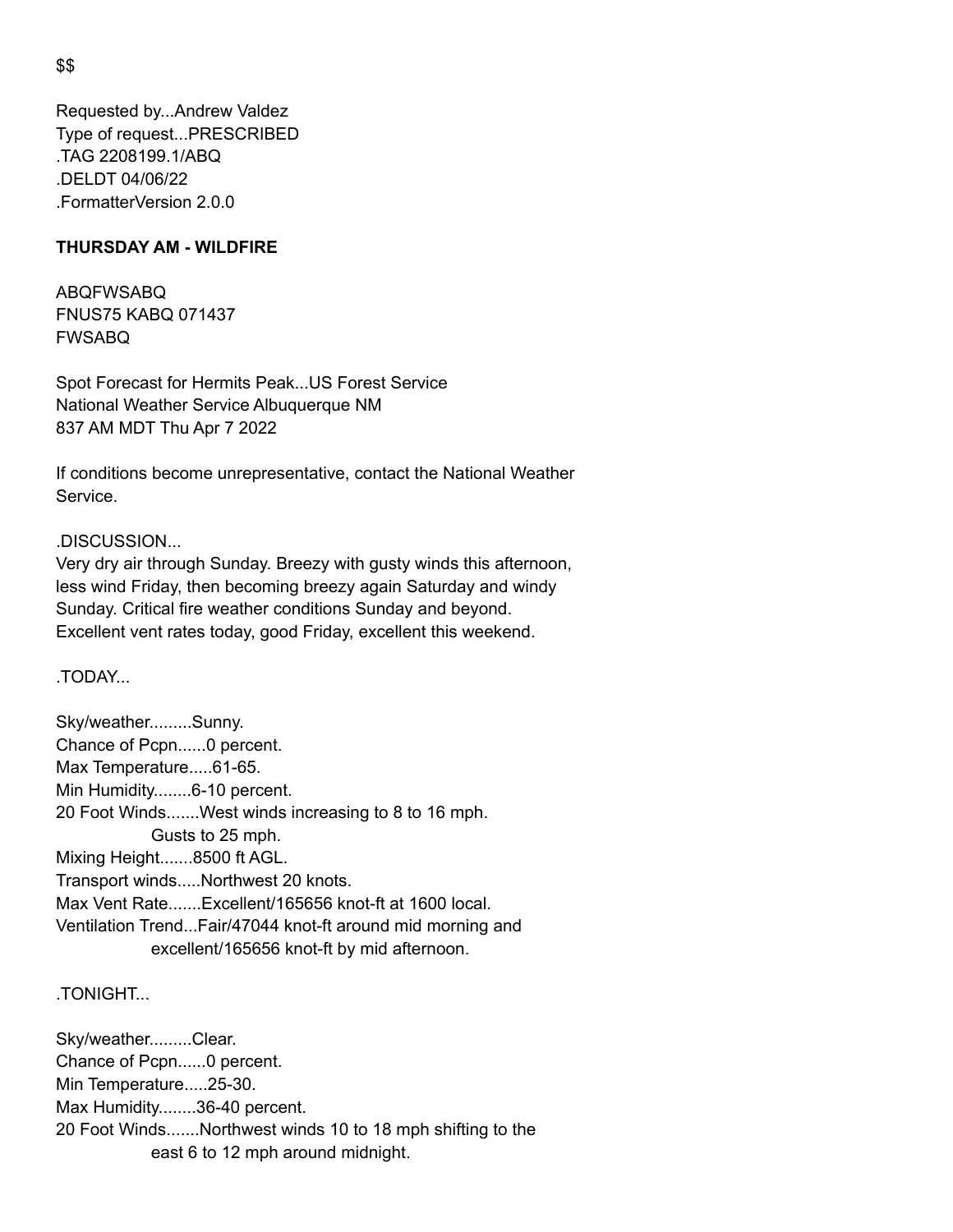## Ventilation Trend...Very good/123500 knot-ft by early evening and poor/0 knot-ft by late evening.

# .FRIDAY...

Sky/weather.........Sunny. Chance of Pcpn......0 percent. Max Temperature.....63-67. Min Humidity........7-11 percent. 20 Foot Winds.......Winds becoming west at 7 to 14 mph. Mixing Height.......8000 ft AGL. Transport winds.....West 12 knots. Max Vent Rate.......Good/95091 knot-ft at 1700 local. Ventilation Trend...Poor/22163 knot-ft around mid morning and good/95091 knot-ft by mid afternoon.

# \$\$

Requested by...Incident Commander Type of request...WILDFIRE .TAG 2208344.0/ABQ .DELDT 04/07/22 .FormatterVersion 2.0.0

# **THURSDAY PM - WILDFIRE UPDATE**

ABQFWSABQ FNUS75 KABQ 072036 FWSABQ

Spot Forecast for Hermits Peak...US Forest Service National Weather Service Albuquerque NM 236 PM MDT Thu Apr 7 2022

If conditions become unrepresentative, contact the National Weather Service.

...FIRE WEATHER WATCH IN EFFECT FROM SATURDAY AFTERNOON THROUGH SATURDAY EVENING...

# .DISCUSSION...

Very dry air through Sunday. Breezy with gusty winds this afternoon, less wind Friday, then becoming breezy again Saturday and windy Sunday and beyond. A long duration critical fire weather conditions Saturday through at least Tuesday. Extreme fire behavior is possible Sunday and Monday.

.REST OF TODAY...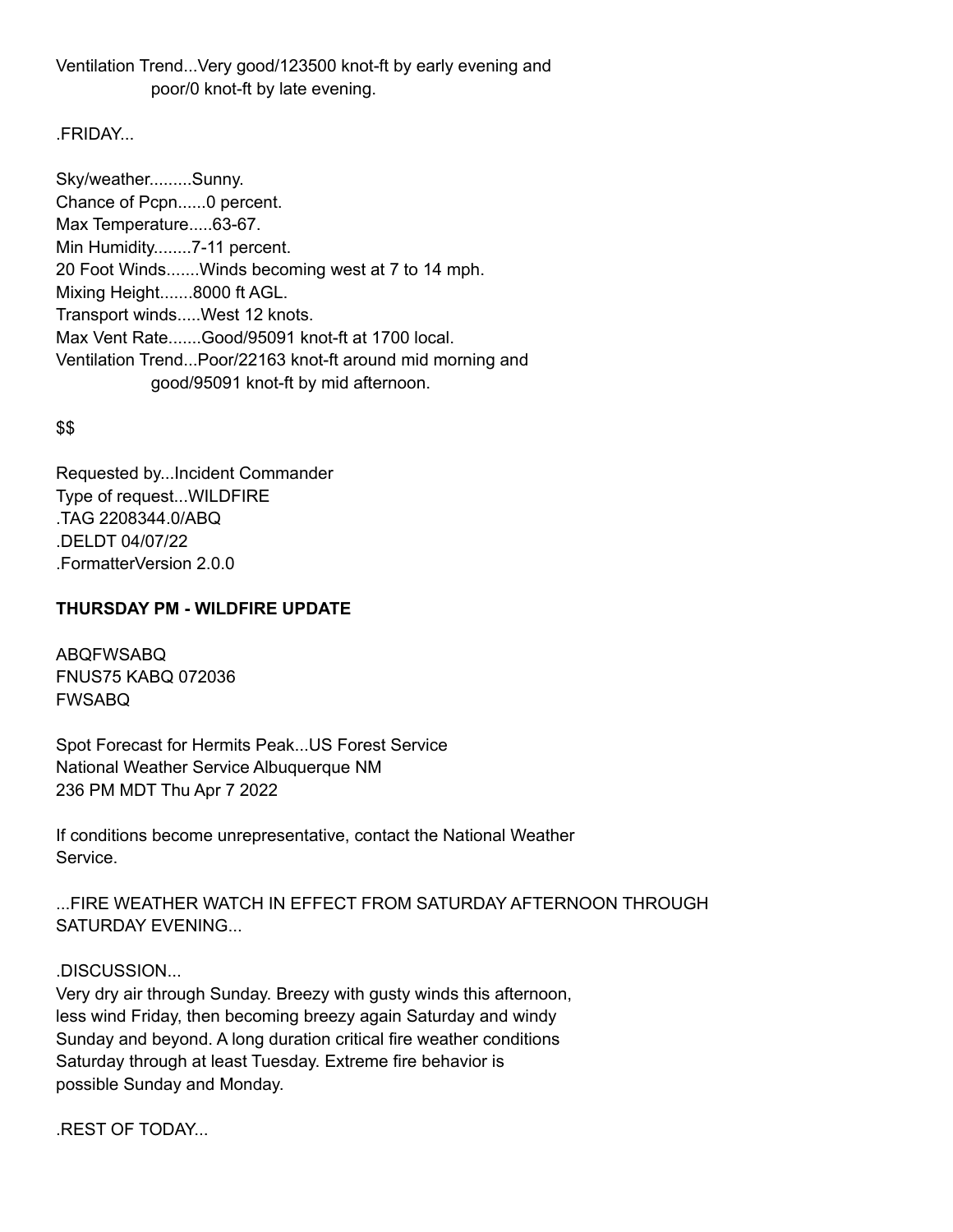Sky/weather.........Sunny. Chance of Pcpn......0 percent. Max Temperature.....57-61. Min Humidity........6-10 percent. 20 Foot Winds.......West winds 12 to 22 mph, with gusts to 32 mph. Mixing Height.......9500 ft AGL.

#### .TONIGHT...

Sky/weather.........Mostly clear. Chance of Pcpn......0 percent. Min Temperature.....25-29. Max Humidity........32-36 percent. 20 Foot Winds.......Northwest winds 5 to 12 mph shifting to the southwest around 5 mph overnight.

.FRIDAY...

Sky/weather.........Sunny. Chance of Pcpn......0 percent. Max Temperature.....63-67. Min Humidity........6-10 percent. 20 Foot Winds.......Southwest winds 6 to 7 mph shifting to the northeast 6 to 9 mph in the afternoon. Mixing Height.......10000 ft AGL.

#### \$\$

Requested by...Operations Type of request...WILDFIRE .TAG 2208384.0/ABQ .DELDT 04/07/22 .FormatterVersion 2.0.0

#### **FRIDAY PM UPDATE - WILDFIRE**

ABQFWSABQ FNUS75 KABQ 082324 FWSABQ

Spot Forecast for Hermits Peak...US Forest Service National Weather Service Albuquerque NM 524 PM MDT Fri Apr 8 2022

If conditions become unrepresentative, contact the National Weather Service.

...RED FLAG WARNING IN EFFECT FROM 1 PM TO 8 PM MDT SATURDAY... ...FIRE WEATHER WATCH IN EFFECT FROM SUNDAY AFTERNOON THROUGH SUNDAY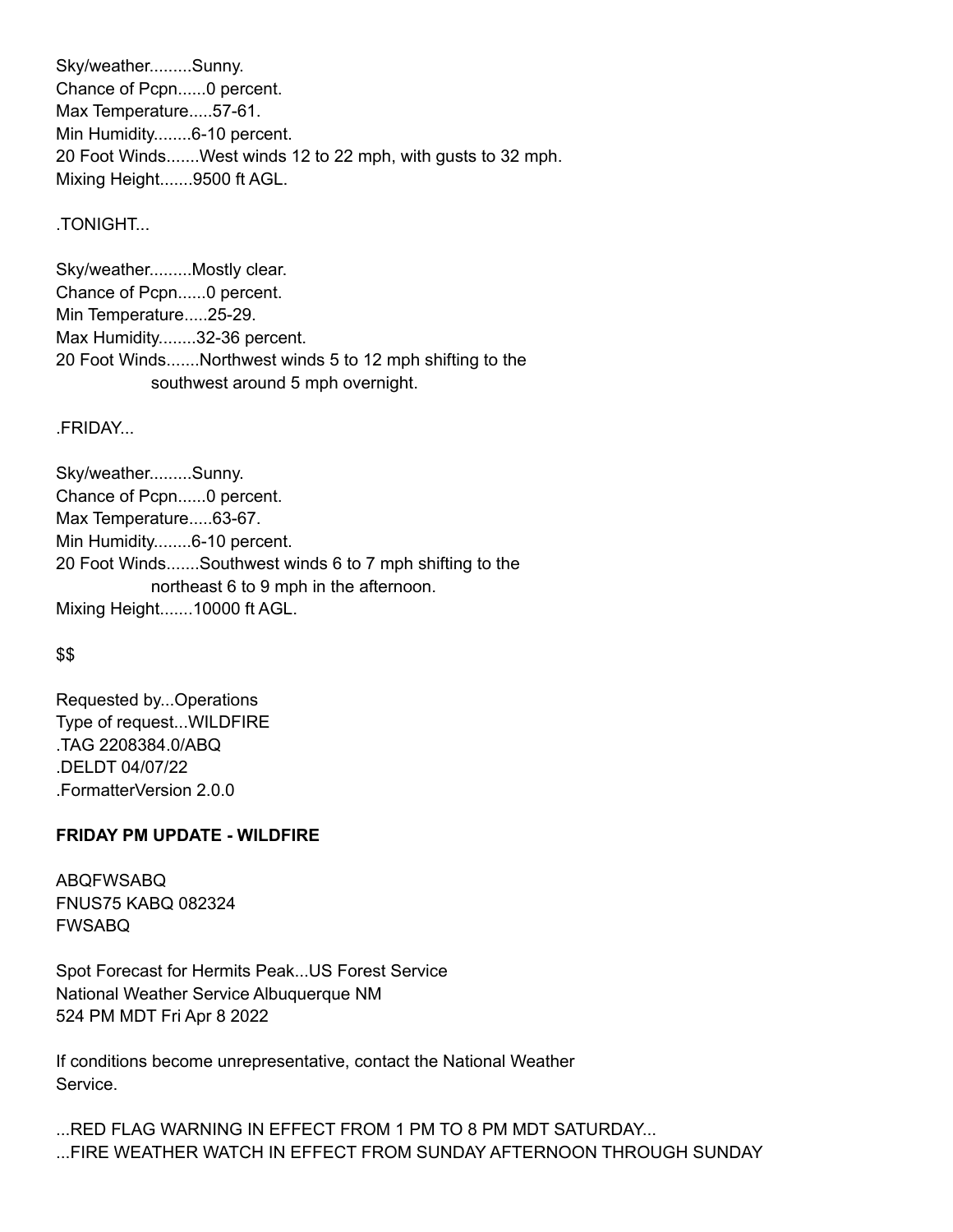## EVENING...

### .DISCUSSION...

Gusty south to southeast winds early this evening will decrease and shift to the southwest then west through midnight. Humidity recovery will be poor and very slow to rise overnight. Critical fire weather conditions will develop Saturday with stronger west and southwest winds, single digit humidity, warmer temperatures, and very unstable conditions. Mountain wave activity will begin Saturday night with erratic, strong wind gusts possible. More critical fire weather is in store Sunday.

**TONIGHT** 

Sky/weather.........Clear. Chance of Pcpn......0 percent. Min Temperature.....30-35. Max Humidity........25-30 percent. 20 Foot Winds.......South-southeast 10 to 18 mph with gusts up to 26 mph in the early evening becoming southwest then west 6 to 10 mph through midnight.

### .SATURDAY...

Sky/weather.........Sunny in the morning becoming partly cloudy by late afternoon. Chance of Pcpn......0 percent. Max Temperature.....67-73. Min Humidity........4-8 percent. 20 Foot Winds.......West winds 7 to 11 mph in the morning becoming southwest 14 to 20 mph with gusts up to 32 mph in the afternoon.

Mixing Height.......13000 ft AGL.

### .SATURDAY NIGHT...

Sky/weather.........Partly cloudy in the evening then mostly clear. Chance of Pcpn......0 percent. Min Temperature.....41-45. Max Humidity........24-29 percent. 20 Foot Winds.......West winds 14 to 20 mph. Erratic gusts up to 36

mph overnight.

.SUNDAY...

Sky/weather.........Mostly sunny then becoming partly cloudy. Chance of Pcpn......10 percent. Max Temperature.....63-69. Min Humidity........7-12 percent.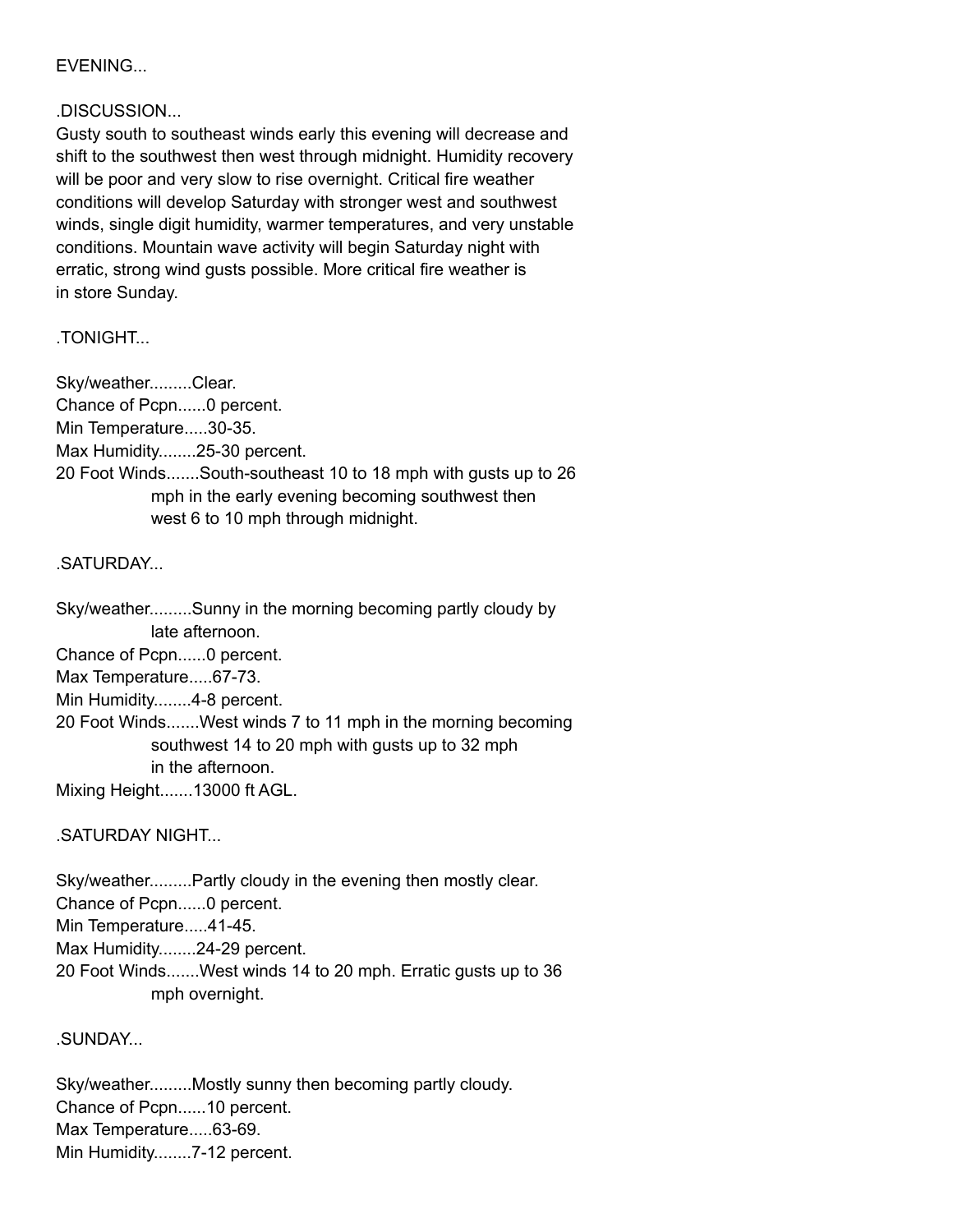20 Foot Winds.......West winds 14 to 20 mph with gusts to around 32 mph. Mixing Height.......11000 ft AGL.

### \$\$

Requested by...Operations Type of request...WILDFIRE .TAG 2208384.1/ABQ .DELDT 04/08/22 .FormatterVersion 2.0.0

# **SATURDAY PM UPDATE**

ABQFWSABQ FNUS75 KABQ 100149 FWSABQ

Spot Forecast for Hermite Peak...USFS National Weather Service Albuquerque NM 749 PM MDT Sat Apr 9 2022

If conditions become unrepresentative, contact the National Weather Service.

...RED FLAG WARNING IN EFFECT UNTIL 9 PM MDT THIS EVENING... ...RED FLAG WARNING IN EFFECT FROM 9 AM TO 8 PM MDT SUNDAY... ...FIRE WEATHER WATCH IN EFFECT FROM MONDAY AFTERNOON THROUGH MONDAY **EVENING.** 

# .DISCUSSION...

Strong winds with very low humidity and unstable conditions will continue over the region for the next several days. Mountain wave activity tonight may produce erratic, strong wind gusts at times however confidence is low. West winds increase again tomorrow then shift to the northwest in the evening with a few sprinkles and erratic, downburst winds. Confidence on mountain wave activity is higher Sunday night. More wind is expected Monday.

# .REST OF TONIGHT...

Sky/weather.........Mostly clear. Chance of Pcpn......0 percent. Min Temperature.....39-44. Max Humidity........20-25 percent. 20 Foot Winds.......West winds 12 to 22 mph with erratic gusts to around 35 mph. Ventilation Trend...Excellent/350000 knot-ft by early evening and poor/4000 knot-ft by late evening.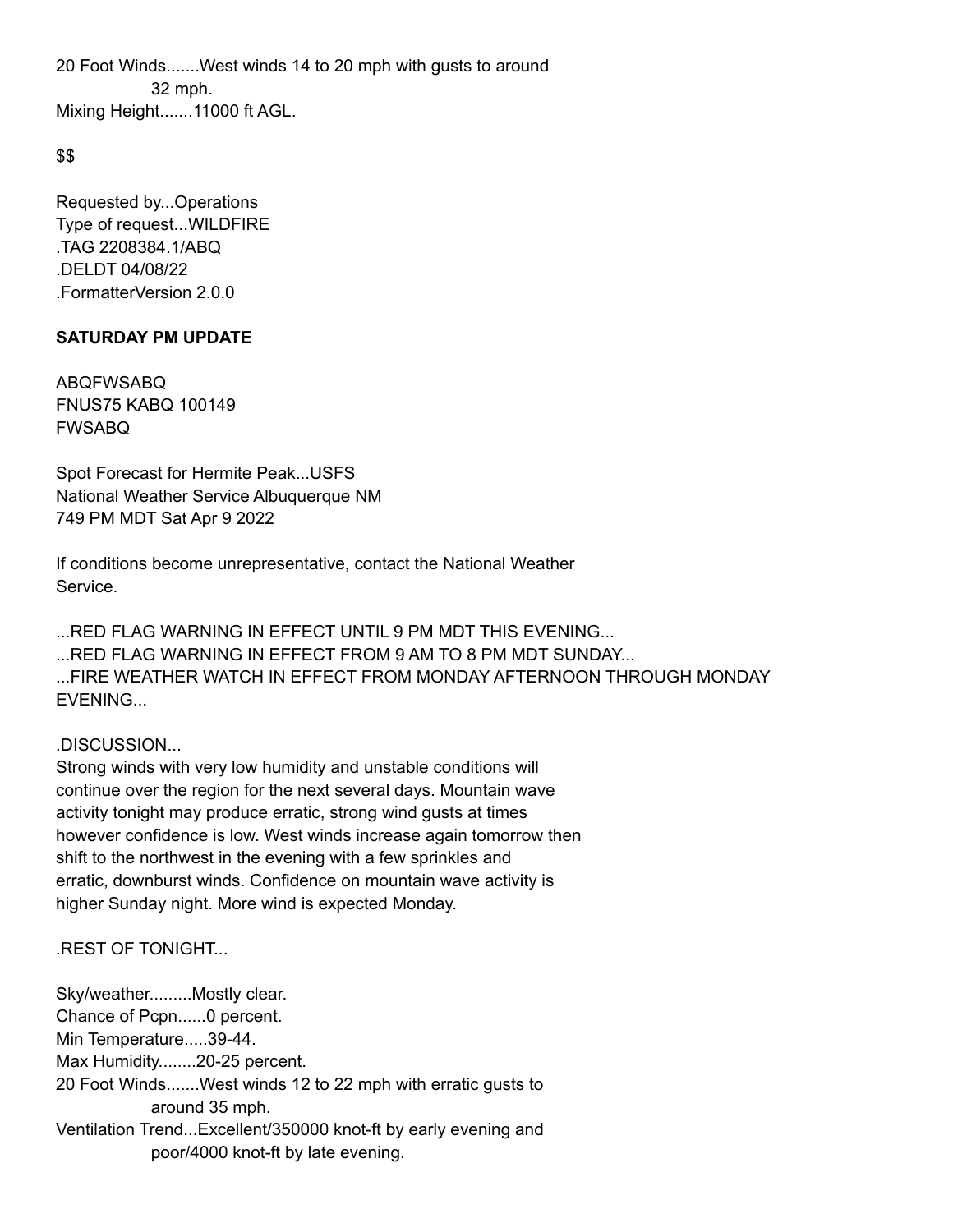### .SUNDAY...

Sky/weather.........Mostly sunny.

Chance of Pcpn......0 percent.

Max Temperature.....62-66.

Min Humidity........8-13 percent.

20 Foot Winds.......Windy. West winds 18 to 26 mph with gusts to

around 44 mph.

Mixing Height.......14500 ft AGL.

Transport winds.....West 34 knots.

Max Vent Rate.......Excellent/487630 knot-ft at 1400 local.

Ventilation Trend...Excellent/327580 knot-ft around mid morning and excellent/448000 knot-ft by mid afternoon.

.SUNDAY NIGHT...

Sky/weather.........Partly cloudy with a slight chance of gusty sprinkles. Periods of mostly cloudy. Chance of Pcpn......10 percent. Min Temperature.....37-41.

Max Humidity........39-43 percent.

20 Foot Winds.......West winds 14 to 22 mph with gusts to around 38 mph in the evening shifting to the northwest 12 to 18 mph through mid to late evening. Winds will then shift back to the south and southwest before sunrise. Ventilation Trend...Excellent/240000 knot-ft by early evening and poor/8000 knot-ft by late evening.

.MONDAY...

Sky/weather.........Mostly sunny. Chance of Pcpn......0 percent. Max Temperature.....65-69. Min Humidity........8-13 percent. 20 Foot Winds.......Southwest winds 12 to 20 mph increasing to 17 to 22 mph in the afternoon. Gusts up to 37 mph. Mixing Height.......9500 ft AGL. Transport winds.....West 38 knots. Max Vent Rate.......Excellent/362712 knot-ft at 1700 local. Ventilation Trend...Excellent/194117 knot-ft around mid morning and excellent/362712 knot-ft by mid afternoon.

# \$\$

Requested by...L McLarty Type of request...WILDFIRE .TAG 2208613.0/ABQ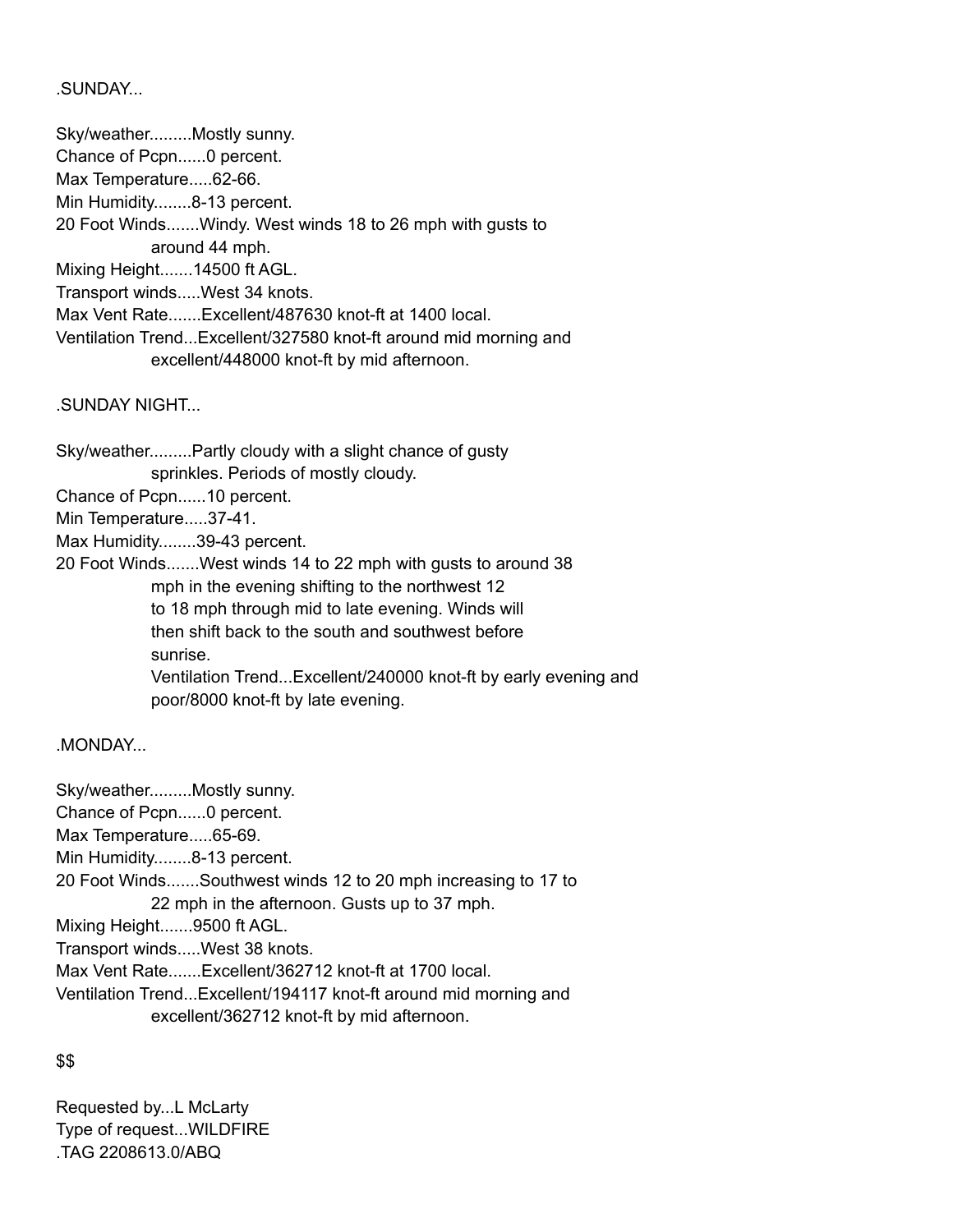.DELDT 04/09/22 .FormatterVersion 2.0.0

#### SUNDAY AM WILDFIRE UPDATE

Spot Forecast for Hermite Peak...USFS National Weather Service Albuquerque NM 917 AM MDT Sun Apr 10 2022

If conditions become unrepresentative, contact the National Weather Service.

...RED FLAG WARNING IN EFFECT UNTIL 8 PM MDT THIS EVENING... ...WIND ADVISORY IN EFFECT UNTIL 6 PM MDT THIS EVENING... ...RED FLAG WARNING IN EFFECT FROM NOON TO 9 PM MDT MONDAY... ...FIRE WEATHER WATCH IN EFFECT FROM TUESDAY MORNING THROUGH TUESDAY EVENING...

#### .DISCUSSION...

Strong winds, very low humidity, and unstable conditions expected to persist today. Current visible satellite over the fire area shows cumulus anchoring over the high terrain as an early indicator of an already unstable atmosphere. Do expect these clouds to wax and wane throughout the day before increasing in coverage into the evening and overnight hours. Virga showers are possible this afternoon, adding the potential of erratic, downburst winds in and around the fire perimeter. Already brisk west winds will strengthen late in the morning, hitting their peak around 1400L and persisting into the evening hours. Gusts to 60 mph will be possible along the ridgetop this afternoon, including the western periphery of the fire perimeter. Overnight, don't expect much relief to the gusty winds as mountain wave activity is expected to cause erratic winds. Additionally, there is a slight chance of rain showers after 2100L tonight and before 0600L Monday. Little to no appreciable accumulation is expected and the activity is more likely to result in erratic winds. Strong winds will rise again on Monday, increasing in strength compared to Sunday, alongside dry and warm conditions. Expect inversions to form around 2000L tonight, breaking down between 0800L and 1000L.

### .TODAY...

Sky/weather.........Mostly sunny then becoming partly cloudy. Chance of Pcpn......0 percent. Max Temperature.....62-66. Min Humidity........10-14 percent. 20 Foot Winds.......West winds 22 to 30 mph with gusts to around 40 mph with localized gusts around 55 mph in the afternoon.